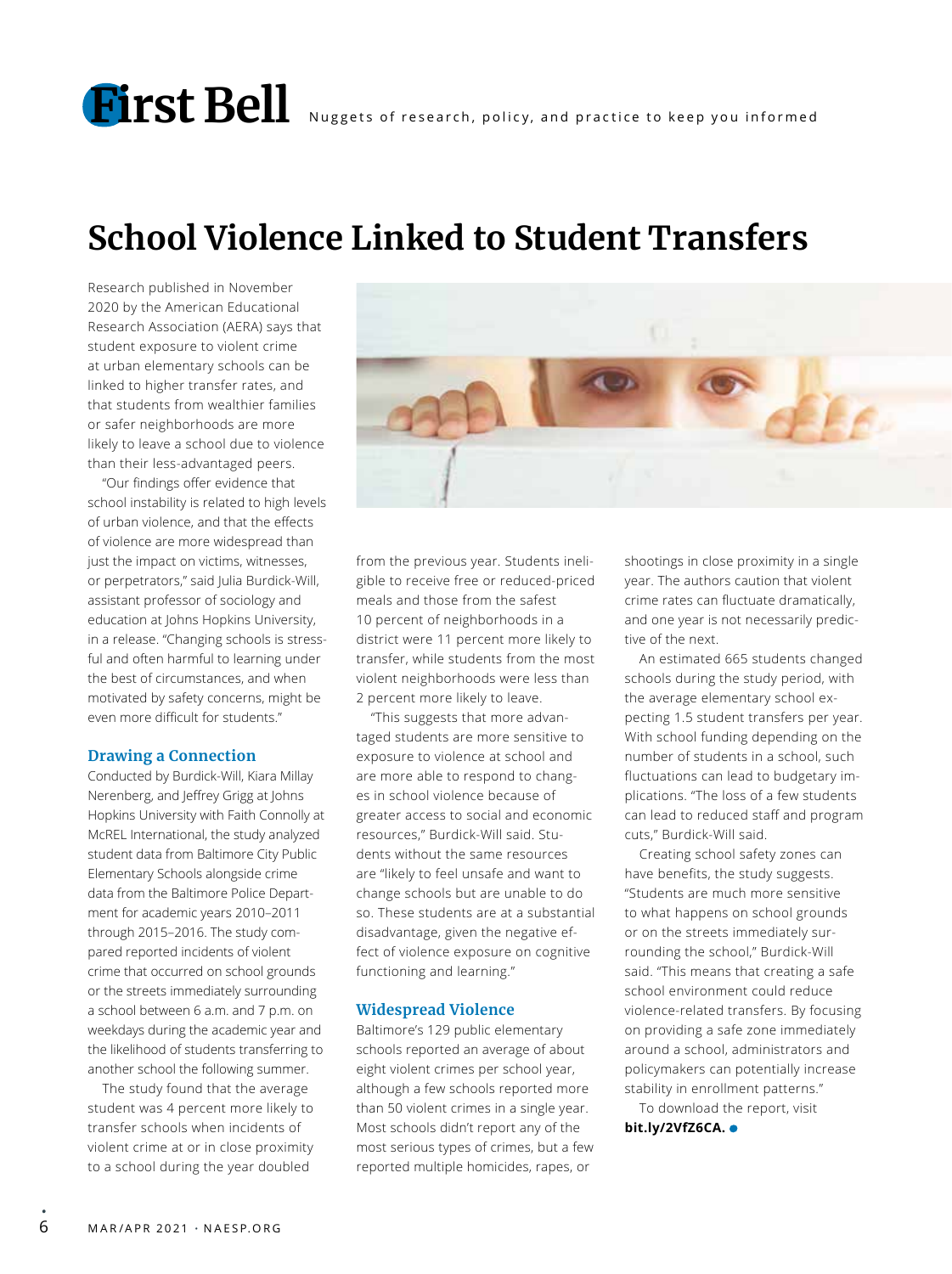## **State Policies Promote Principal Quality**

Georgia's revised state standards for principals have been effective in promoting principal quality, according to a RAND Corporation report commissioned by The Wallace Foundation, and other state-level policy "levers" can work if supported.

"Using State-Level Policy Levers to Promote Principal Quality: Lessons From Seven States Partnering With Principal Preparation Programs and Districts" surveys the seven participating states in Wallace's University Principal Preparation Initiative (UPPI)—California, Connecticut, Florida, Georgia, Kentucky, North Carolina, and Virginia—to find out what's working.

Drawing on previous research, the study identifies seven levers states are using: job standards, recruitment of people with leadership promise, principal preparation program oversight, principal licensure, principal evaluation, professional development, and use of "leader tracking systems" that capture longitudinal data about the characteristics, experiences, and outcomes of aspiring and current school leaders.

Representatives of state government, districts, nonprofits, and other entities in all seven states agreed that the "standards" lever was used effectively to promote principal quality. Stakeholders in a majority of the states felt that the "program approval" and "principal licensure" levers were also used effectively.

The report details the challenges states face in using such levers, as well as several recommendations for effectuating change:

- **• When setting policy priorities to improve principal quality, consider the mix of policy options available.** States should consider whether there are ways to leverage or enhance existing mandates by linking them more strongly to principal standards and one another. Consistent, aligned use of different levers can promote a coherent state strategy.
- **•Identify opportunities to build stakeholder engagement and state-level expertise on principal quality.** Stakeholder engagement is central to many of the examples of successful policy implementation and policy change. Stakeholder groups can be leveraged in a variety of ways to expand a state's capacity.
- **• When using state mandates to drive principal quality, couple them with information, resources, and supports.** Mandates regarding licensure, evaluation, and program approval requirements can be a powerful way to drive improvement in principal quality, but coupling mandates with capacity-boosting resources and information can increase the odds of success.
- **• Be opportunistic: Link principal initiatives to key state education priorities, and build on related initiatives.** Rather than design a proposal from the ground up, stakeholders should scan the state landscape for significant policy efforts focused on teachers and consider whether—and how—a similar effort might be developed and implemented with a focus on principals.

To read the full report, visit **bit.ly/2JtYk21.**

### Books to help us address race & racism in schools

#### *Circle Forward Revised Edition 2020*

Forward

Features 70 new pages dealing with issues of racism, including new Circles on that topic.

#### *Colorizing Restorative Justice: Voicing Our Realities*

Deeper insight into racism and settler colonialism as it plays out in actual restorative settings

#### *Circle Forward Supplement*

The new module about racism only - for those who own the original *Circle Forward*

# Living Justice Press

Circle

Supplement

**QUANTITY DISCOUNTS** AVAILABLE CALL US!

Circle

Pricing and more information on our web site!

Forward

COLORIZING **RESTORATIVE JUSTICE** 

**THAM** 

livingjusticepress.org • 651.695.1008 St. Paul, MN 55105 • ljpress@aol.com

WE ACCEPT PURCHASE **ORDERS** 

•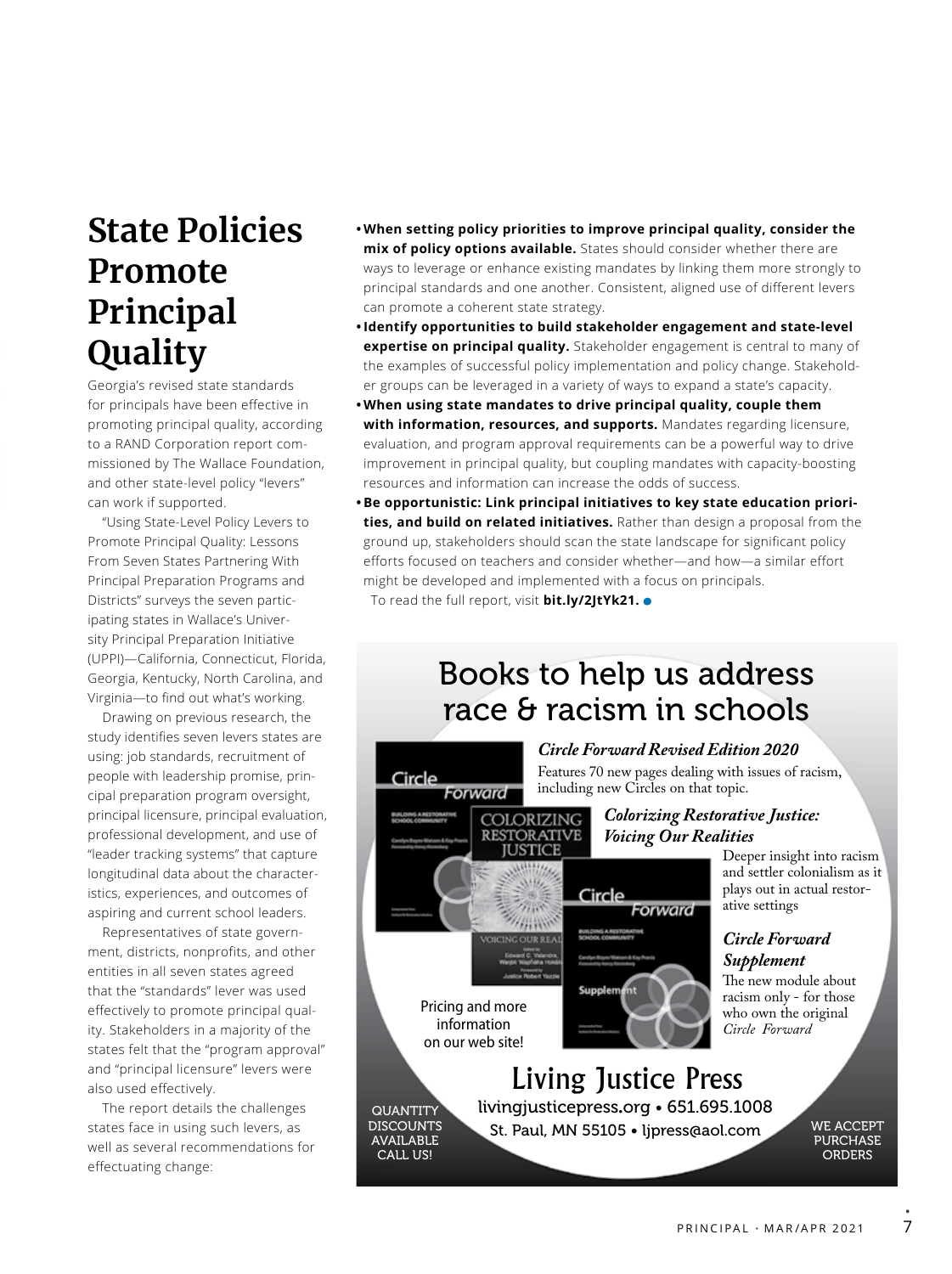### **Fordham Study Says Social Studies Improve Reading Comprehension**

Elementary schools should spend more time teaching social studies rather than "doubling down" on reading comprehension, says a study released in September 2020 by the Thomas B. Fordham Institute, an education reform think tank. Echoing insights that E.D. Hirsch set forth in his 1987 book *Cultural Literacy,* the study says that when readers have existing background knowledge, language comprehension comes more easily.

Led by Fordham associate director of research Adam Tyner and early childhood researcher Sarah Kabourek, "Social Studies Instruction and Reading Comprehension: Evidence From the Early Childhood Longitudinal Study" looks at data from the federal "Early Childhood Longitudinal Study, Kindergarten Class of 2010–2011" to determine how class time is spent in U.S. elementary schools and how it might be better used to promote literacy. Their findings:

- Elementary school students in the U.S. spend more time on ELA than on any other subject.
- •Increased instructional time for social studies—not ELA—is associated with greater progress in reading.
- The students who benefit most from additional social studies time are girls and those from lower-income and/or non-English-speaking homes.

The authors offer three takeaways: First, elementary schools should make more room for high-quality instruction in history, civics, geography, and the other subjects that comprise social studies. Second, teachers should use



ELA blocks to build student knowledge, ideally by adopting a well-regarded, knowledge-rich, prepackaged curriculum. Finally, administrators should align reading assessments with curricular content.

"Spending so much time on the 'skill' of reading comprehension at the expense of content might sound like a good idea, but it actually works against the outcomes most schools hope to achieve," the study concludes.

To access the report, visit **bit.ly/36hWRVK.**